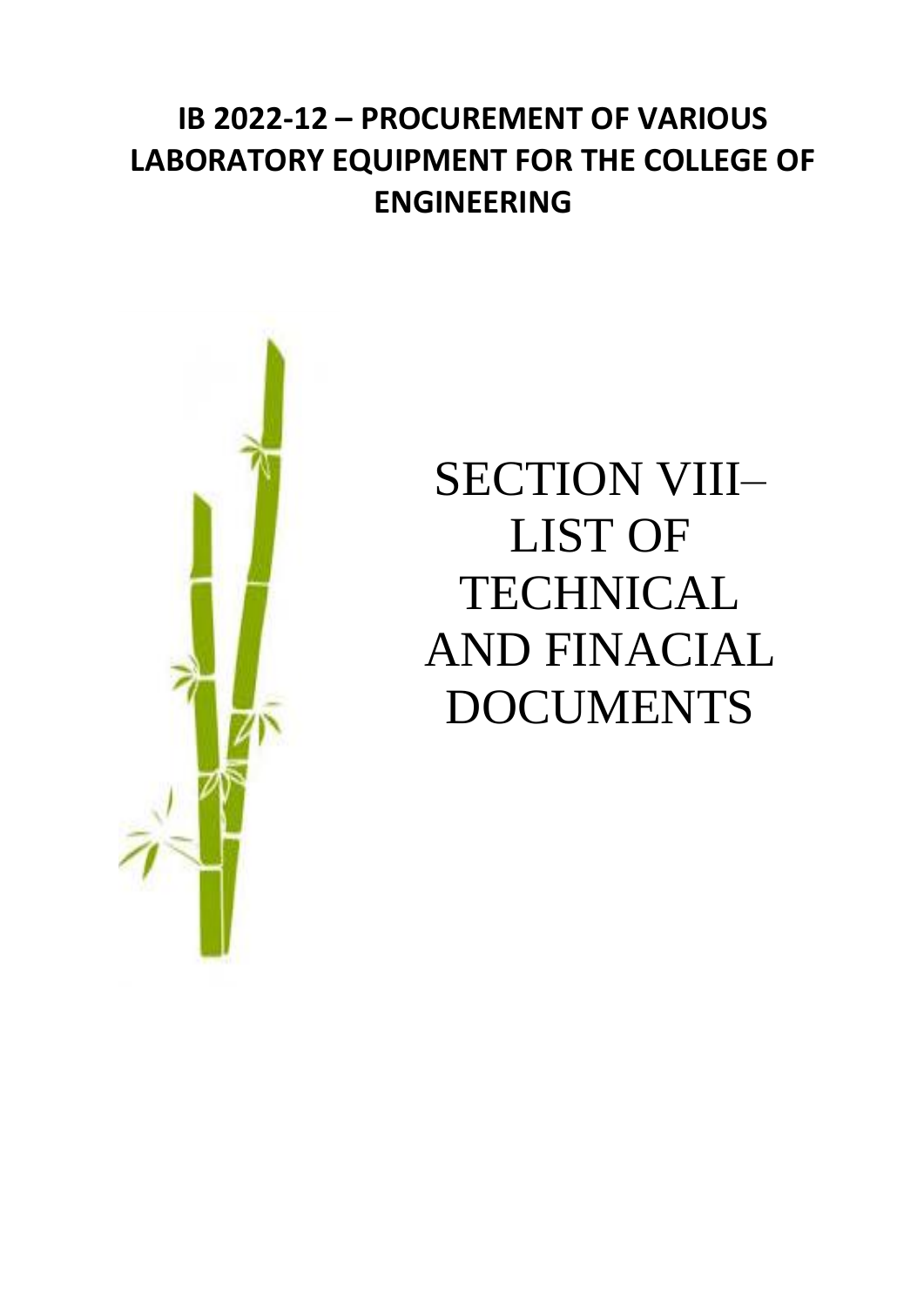### *CHECKLIST OF TECHNICAL AND FINANCIAL DOCUMENTS*

*For details, please refer to the Instruction to Bidders (ITB) and the Special Conditions of the Contract (SCC) (if any)*

#### **ENVELOPE A**

#### **I. ELIGIBILITY REQUIREMENTS**

- **A. LEGAL DOCUMENTS**
- 1. Valid PhilGeps Registration Platinum Membership- all pages; OR
- 2. Registration from SEC, DTI or CDA, and
- 3. Mayor's or Business permit issued by the city or municipality where the principal place of business of the prospective bidder, and
- 4. 4. Tax Clearance per E.O. No. 398, s. 2005, as finally reviewed and approved by the BIR

#### **B. TECHNICAL DOCUMENTS**

- 5. Statement of the prospective bidder of all ongoing government and private contracts, including contracts awarded but not yet started, if any, whether similar or not similar in nature and complexity to the contract to be bid; and
- 6. Statement of the bidder's Single Largest Completed Contract (SLCC) similar to the contract to be bid, except under conditions provided for in Sections 23.4.1.3 and 23.4.2.4 of the 2016 revised IRR of RA 9184, within the relevant period as provided. Certificate of Acceptance and/ or Official Receipts must be attached to the SLCC; and
- 7. Service Performance Certificate from at least eight (8) different clients from Year 2019-2021
- 8. Original Copy of Bid Security 8.1. If in the form of a Surety Bond, submit also a certification issued by the Insurance Commission; or
	- 8.2. Original copy of Notarized Bid Securing Declaration; or
	- 8.3. Cash
- 9. Conformity with the Technical Specifications; and
- 10. Schedule of Requirements, with delivery schedule; and
- 11. Manpower Requirements; and
- 12. Aftersales warranty; and
- 13. Original duly signed Omnibus Sworn Statement (OSS); and

14. If applicable, Original notarized Secretary's Certificate in case of a corporation, partnership, or cooperative; or Original Special Power of Attorney of all members of the joint venture giving full power and authority to its officer to sign the OSS and do acts to represent the Bidder.

#### **C. FINANCIAL DOCUMENTS**

15. If applicable, Original notarized Secretary's Certificate in case of a corporation, partnership, or cooperative; or Original Special Power of Attorney of all members of the joint venture giving full power and authority to its officer to sign the OSS and do acts to represent the Bidder.

16. Latest Business and Income Tax Returns filed and paid through the BIR Electronic Filing and Payment System (eFPS); and

17. Computation of Net Financial Contracting Capacity (NFCC); and

18. Credit Line Commitment (CLC) from a Universal or Commercial Bank equivalent to 100% of the Approved Budget Ceiling